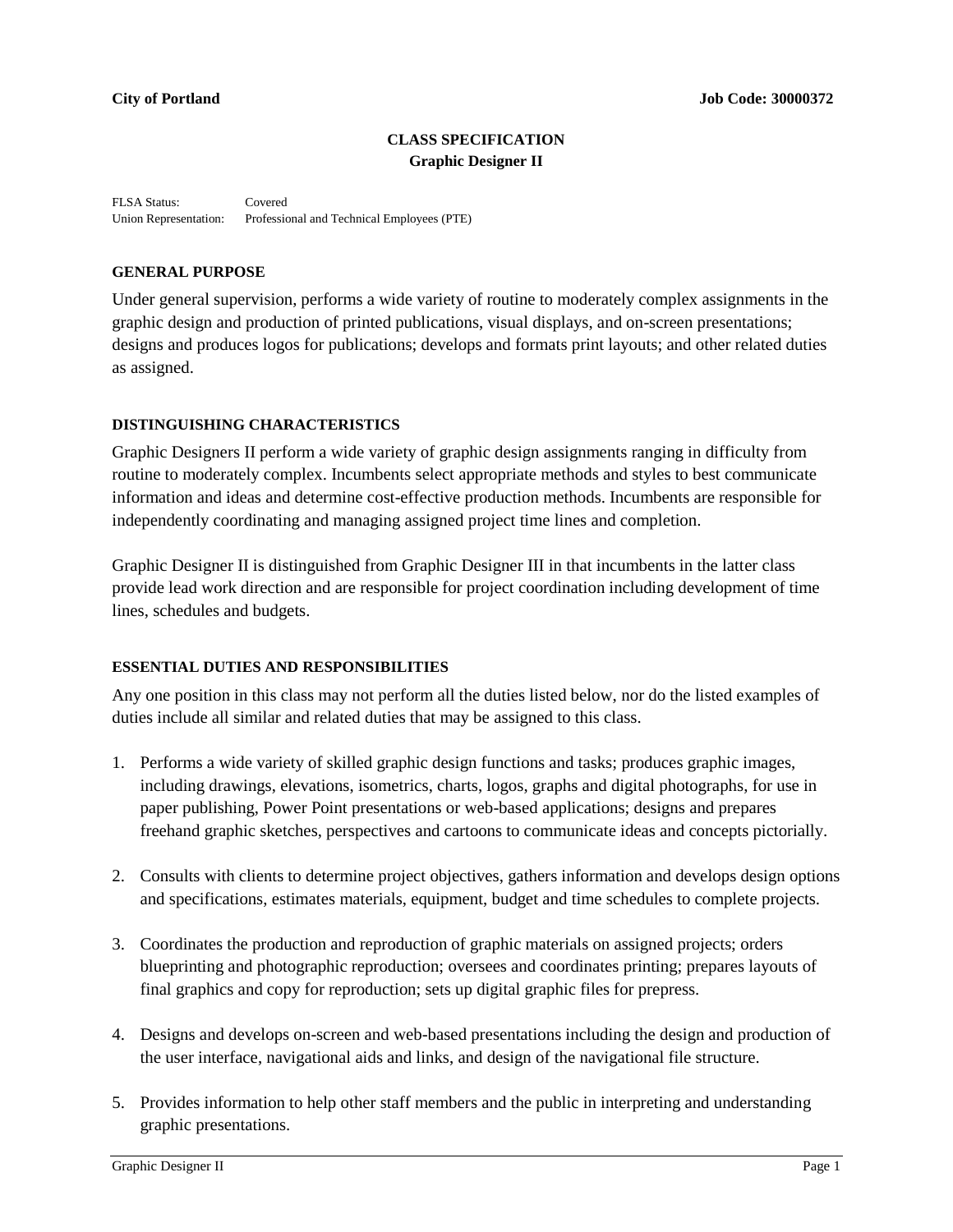6. Continually updates knowledge of graphics and mapping software, computer technology and graphic reproduction technology.

# **OTHER DUTIES:**

1. Acts as technical advisor for website development; designs and codes web pages, using applicable programming languages and web design protocols.

# **MINIMUM QUALIFICATIONS**

### **Knowledge of:**

- 1. Practices, methods and techniques of graphic design and layout.
- 2. Methods, materials, and techniques used in making maps, charts, graphs, models, drawings and other visual representations.
- 3. Scales, symbols, colors and materials typically used in reports, displays and presentations.
- 4. Methods, practices and terminology of the printing and print production industry.
- 5. Information technology and computer capabilities applicable to assigned responsibilities, including graphics, drawing, presentation, digital prepress and other software used in the design and preparation of graphic and printed materials.

### **Ability to:**

- 1. Operate a computer and advanced graphics, design, presentation and desktop publishing software to create visually appealing and effective graphic designs and layouts for print and visual materials.
- 2. Conceptualize projects and develop graphic, pictorial, model or other visual aids; apply and utilize color in graphic presentations; determine and utilize layout techniques common to reproduction and printing.
- 3. Apply graphic design, writing style and techniques appropriate for differing audiences and purposes.
- 4. Interpret information and create artistic and/or graphic designs in accordance with sound design, layout and composition principles and applicable policies and guidelines.
- 5. Coordinate and schedule printing projects; analyze and select the most cost-effective methods of reproduction.
- 6. Conduct basic data collection, research and analysis.